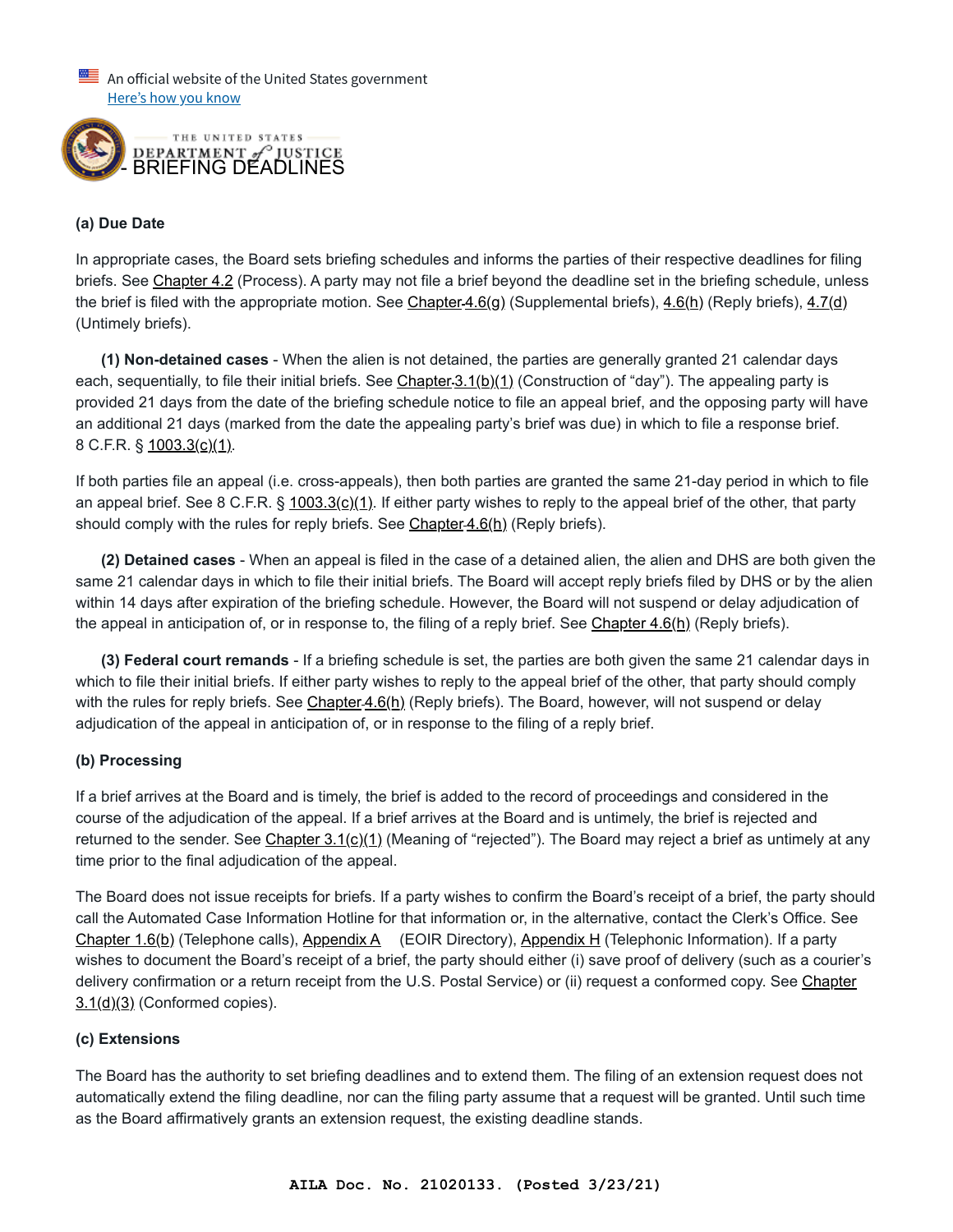**(1) Policy** - In the interest of fairness and the efficient use of administrative resources, extension requests are not favored; thus, they will not be granted as a matter of course. A briefing deadline must be met unless the Board expressly extends it. There is no automatic entitlement to an extension of the briefing schedule by either party.

 **(A) Non-detained cases** - If a briefing extension is granted, the Board's policy is to grant an additional 21 days to file a brief regardless of the amount of time requested. The 21 days are added to the original filing deadline. Extensions are not calculated from the date the request was made or the date the briefing notice was received. It is also the Board's policy *not* to grant second briefing extension requests. Second requests are granted only in rare circumstances.

 **(B) Detained cases** - If a briefing extension is granted, the Board's policy is to grant an additional 21 days to file a brief regardless of the amount of time requested. The 21 days are added to the original filing deadline and applies to both parties. Extensions are not calculated from the date the request was made or the date the briefing notice was received. It is also the Board's policy *not* to grant second briefing extension requests. Second requests are granted only in rare circumstances.

 **(2) Request deadline** - Extension requests must be received by the Board by the brief's original due date. Extension requests received after the due date will not be granted.

The timely filing of an extension request does not relieve the requesting party of the obligation to meet the filing deadline. Until the extension request is affirmatively granted by the Board, the original deadline remains in effect.

 **(3) Duty to avoid delay** - All parties have an ethical obligation to avoid delay. The Board's deadlines are designed to provide ample opportunity for filing, and a conscientious party should be able to meet these deadlines.

 **(4) Contents** - Extension requests should be labeled "BRIEFING EXTENSION REQUEST" and be captioned accordingly. See [Appendix E](https://c/node/1408946) (Sample Cover Pages). An extension request should indicate clearly:

- when the brief is due
- the reason for requesting an extension
- a representation that the party has exercised due diligence to meet the current deadline •
- that the party will meet a revised deadline
- Proof of Service upon the other party

#### **(d) Untimely Briefs**

If a party wishes the Board to consider a brief despite its untimeliness, the brief must be accompanied by a "MOTION TO ACCEPT LATE-FILED BRIEF" and comply generally with the rules for motions. See [Chapter](https://www.justice.gov/eoir/eoir-policy-manual/iii/5/2) 5.2 (Filing a Motion). If the motion is filed without the brief, the motion will be rejected. See Chapter  $3.1(c)(1)$  (Meaning of "rejected"). Thus, the motion and the brief must be submitted together.

The Board has the discretion to consider a late-filed brief, but does so rarely. A motion to accept late-filed brief must set forth in detail the reasons for the untimeliness, and it should be supported by affidavits, declarations, or other evidence. If the motion is granted, the motion and brief are incorporated into the record, and the brief is considered by the Board. If the motion is denied, the motion is retained as part of the record, but the brief is returned without consideration. In either case, the parties are notified of the Board's decision on the motion.

Parties may file a motion to accept a late-filed brief only once. Subsequent late-filed brief motions will not be considered. Motions to reconsider denials of late-filed brief motions will also not be considered.

#### **(e) Decision not to File a Brief**

If a party indicates on a Notice of Appeal (Form EOIR‑26) that a brief will be filed but later decides not to file a brief, that party should notify the Board in writing *before* the date the brief is due. The filing should have a cover page clearly labeled "BRIEFING WAIVER" and expressly indicate that the party will not be filing a brief. See [Appendix E](https://c/node/1408946) (Sample Cover Pages).